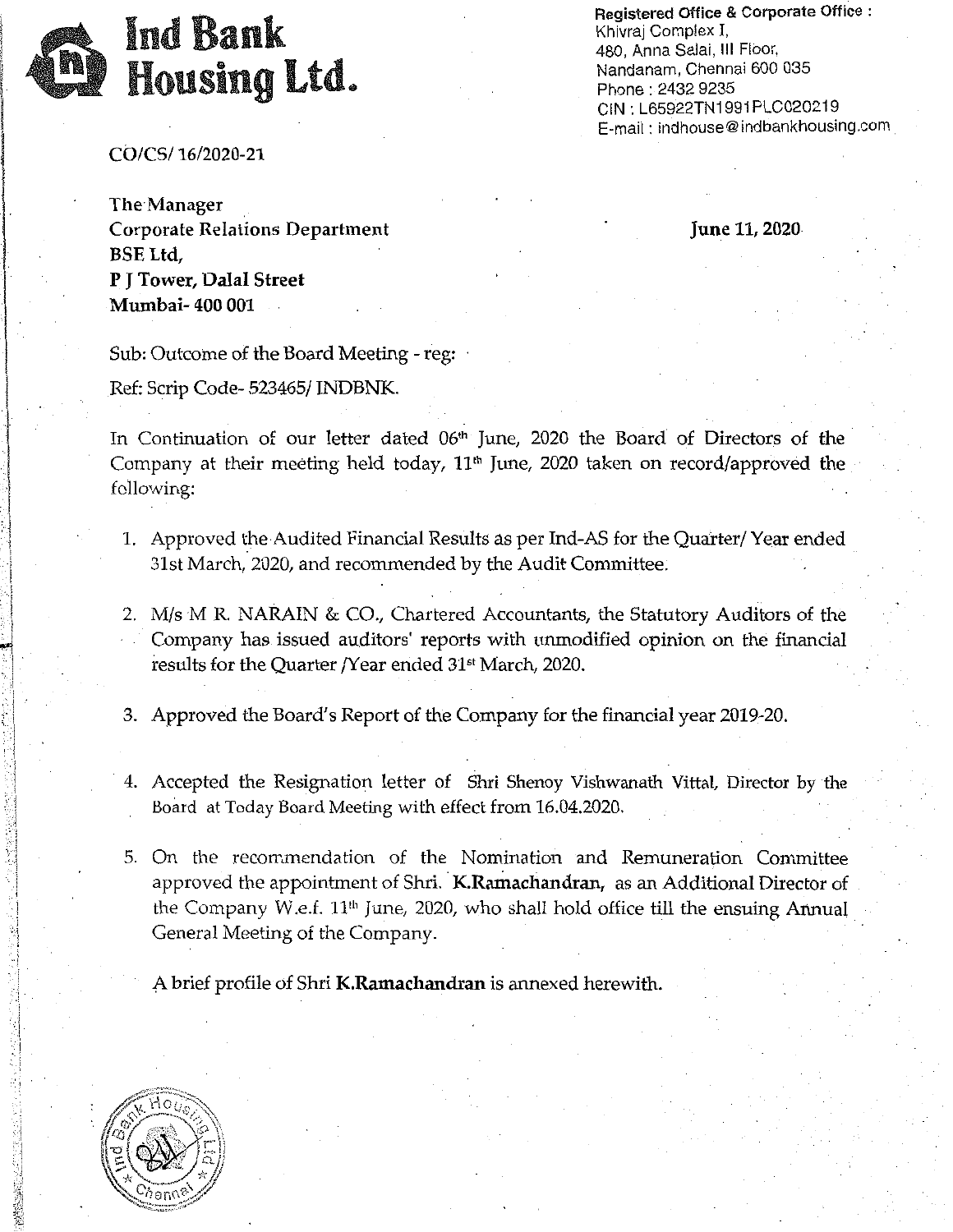Ind Bank **1 442 Housing Ltd.** 

~ Please take the same on your records.

Yours Faithfully For Ind Bank Housing Ltd

I

..... :.:  $\mathbb{R}^3$ :.;j  $~\cdot$  .

 $\mathbb{Z}^2$ *.\_ ;C*  $-1.7$ 

Stranhautred

Soubhagya Mohakhud Company Secretary & Compliance Officer Registered Office & Corporate Office: Khivraj Complex I, 480, Anna Salai, III Floor, Nandanam, Chennai 600 035 . Phone: 2432 9235 CIN: L65922TN1991PLC020219 E-mail: indhouse@indbankhousing.com